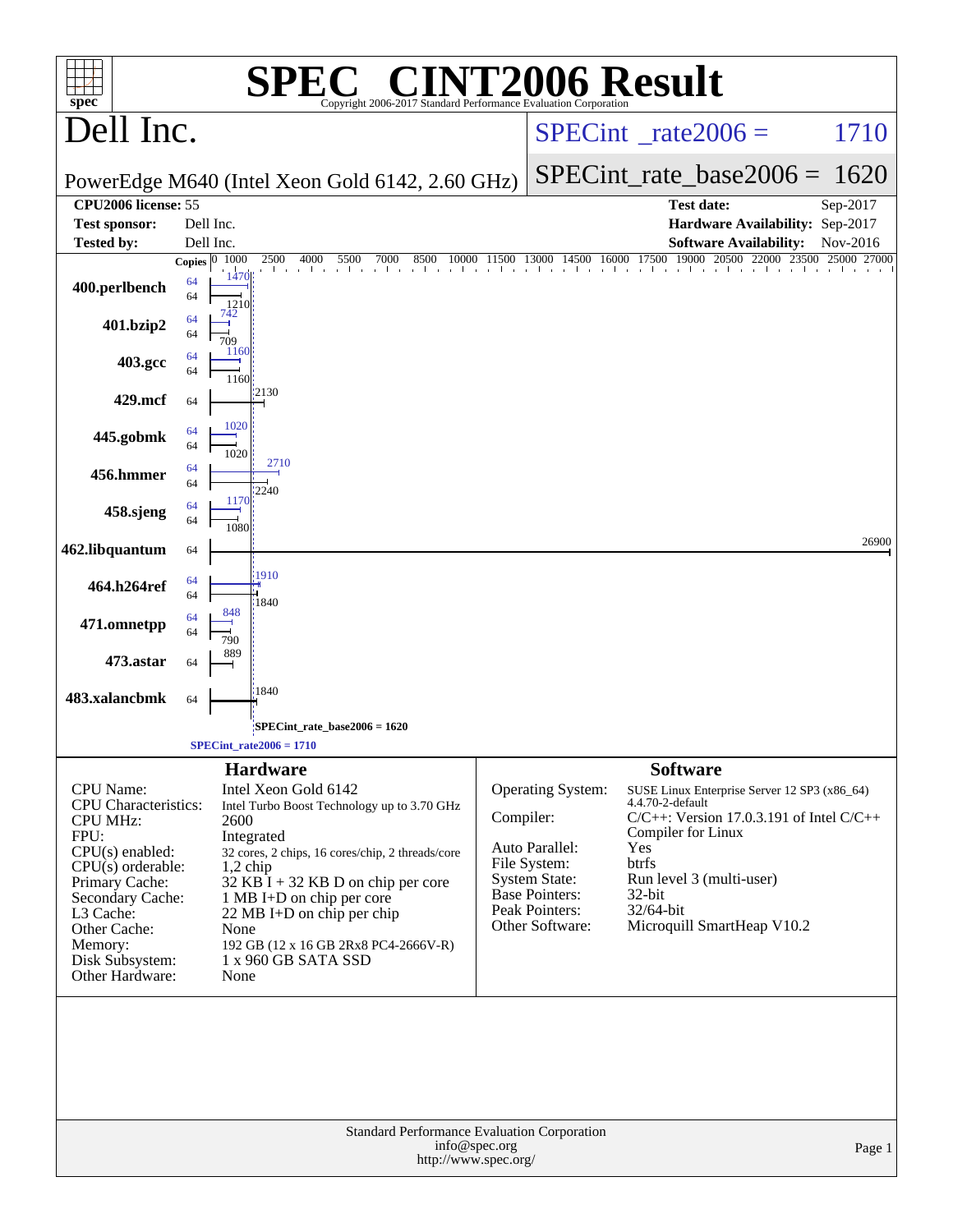

# Dell Inc.

### SPECint rate $2006 = 1710$

PowerEdge M640 (Intel Xeon Gold 6142, 2.60 GHz)

[SPECint\\_rate\\_base2006 =](http://www.spec.org/auto/cpu2006/Docs/result-fields.html#SPECintratebase2006) 1620

**[CPU2006 license:](http://www.spec.org/auto/cpu2006/Docs/result-fields.html#CPU2006license)** 55 **[Test date:](http://www.spec.org/auto/cpu2006/Docs/result-fields.html#Testdate)** Sep-2017

**[Test sponsor:](http://www.spec.org/auto/cpu2006/Docs/result-fields.html#Testsponsor)** Dell Inc. **[Hardware Availability:](http://www.spec.org/auto/cpu2006/Docs/result-fields.html#HardwareAvailability)** Sep-2017 **[Tested by:](http://www.spec.org/auto/cpu2006/Docs/result-fields.html#Testedby)** Dell Inc. **[Software Availability:](http://www.spec.org/auto/cpu2006/Docs/result-fields.html#SoftwareAvailability)** Nov-2016

#### **[Results Table](http://www.spec.org/auto/cpu2006/Docs/result-fields.html#ResultsTable)**

|                                                                                                          | <b>Base</b>   |                |       |                |       |                |             | <b>Peak</b>   |                |              |                |              |                |              |
|----------------------------------------------------------------------------------------------------------|---------------|----------------|-------|----------------|-------|----------------|-------------|---------------|----------------|--------------|----------------|--------------|----------------|--------------|
| <b>Benchmark</b>                                                                                         | <b>Copies</b> | <b>Seconds</b> | Ratio | <b>Seconds</b> | Ratio | <b>Seconds</b> | Ratio       | <b>Copies</b> | <b>Seconds</b> | <b>Ratio</b> | <b>Seconds</b> | <b>Ratio</b> | <b>Seconds</b> | <b>Ratio</b> |
| $ 400.\text{perlbench}$                                                                                  | 64            | 513            | 1220  | 517            | 1210  | 516            | <b>1210</b> | 64            | 429            | 1460         | 426            | 1470         | 426            | 1470         |
| 401.bzip2                                                                                                | 64            | 871            | 709   | 869            | 710   | 872            | 709I        | 64            | 833            | 742          | 826            | 748          | 836            | 739          |
| $403.\mathrm{gcc}$                                                                                       | 64            | 446            | 1160  | 448            | 1150  | 445            | 1160        | 64            | 442            | 1170         | 444            | <b>1160</b>  | 444            | 1160         |
| $429$ .mcf                                                                                               | 64            | 273            | 2130  | 274            | 2130  | 274            | 2130        | 64            | 273            | 2130         | 274            | 2130         | 274            | 2130         |
| $445$ .gobm $k$                                                                                          | 64            | 660            | 1020  | 659            | 1020  | 659            | 1020l       | 64            | 657            | 1020         | 657            | 1020         | 657            | 1020         |
| 456.hmmer                                                                                                | 64            | 266            | 2240  | 267            | 2240  | 266            | 2250        | 64            | 220            | 2710         | 219            | 2720         | 220            | 2710         |
| $458$ .sjeng                                                                                             | 64            | 718            | 1080  | 717            | 1080  | 716            | 1080l       | 64            | 663            | 1170         | 664            | 1170         | 663            | 1170         |
| 462.libquantum                                                                                           | 64            | 49.4           | 26900 | 49.3           | 26900 | 49.4           | 26900       | 64            | 49.4           | 26900        | 49.3           | 26900        | 49.4           | 26900        |
| 464.h264ref                                                                                              | 64            | 761            | 1860  | 769            | 1840  | 772            | 1830        | 64            | 741            | <b>1910</b>  | 720            | 1970         | 747            | 1900         |
| 471.omnetpp                                                                                              | 64            | 506            | 790   | 506            | 790   | 506            | 791         | 64            | 471            | 849          | 473            | 846          | 472            | 848          |
| $473$ . astar                                                                                            | 64            | 506            | 888   | 506            | 889   | 504            | 891         | 64            | 506            | 888          | 506            | 889          | 504            | 891          |
| 483.xalancbmk                                                                                            | 64            | 239            | 1840  | 239            | 1850  | 240            | 1840        | 64            | 239            | 1840         | 239            | 1850         | 240            | 1840         |
| Results appear in the order in which they were run. Bold underlined text indicates a median measurement. |               |                |       |                |       |                |             |               |                |              |                |              |                |              |

### **[Submit Notes](http://www.spec.org/auto/cpu2006/Docs/result-fields.html#SubmitNotes)**

 The numactl mechanism was used to bind copies to processors. The config file option 'submit' was used to generate numactl commands to bind each copy to a specific processor. For details, please see the config file.

### **[Operating System Notes](http://www.spec.org/auto/cpu2006/Docs/result-fields.html#OperatingSystemNotes)**

Stack size set to unlimited using "ulimit -s unlimited"

### **[Platform Notes](http://www.spec.org/auto/cpu2006/Docs/result-fields.html#PlatformNotes)**

 BIOS settings: Sub NUMA Cluster enabled Virtualization Technology disabled System Profile set to Custom CPU Performance set to Maximum Performance C States set to autonomous C1E disabled Uncore Frequency set to Dynamic Energy Efficiency Policy set to Performance Memory Patrol Scrub disabled Logical Processor enabled CPU Interconnect Bus Link Power Management disabled PCI ASPM L1 Link Power Management disabled Sysinfo program /root/cpu2006-1.2\_ic17u3/config/sysinfo.rev6993 Revision 6993 of 2015-11-06 (b5e8d4b4eb51ed28d7f98696cbe290c1) running on linux-8d7c Fri Sep 15 03:51:21 2017

Continued on next page

Standard Performance Evaluation Corporation [info@spec.org](mailto:info@spec.org) <http://www.spec.org/>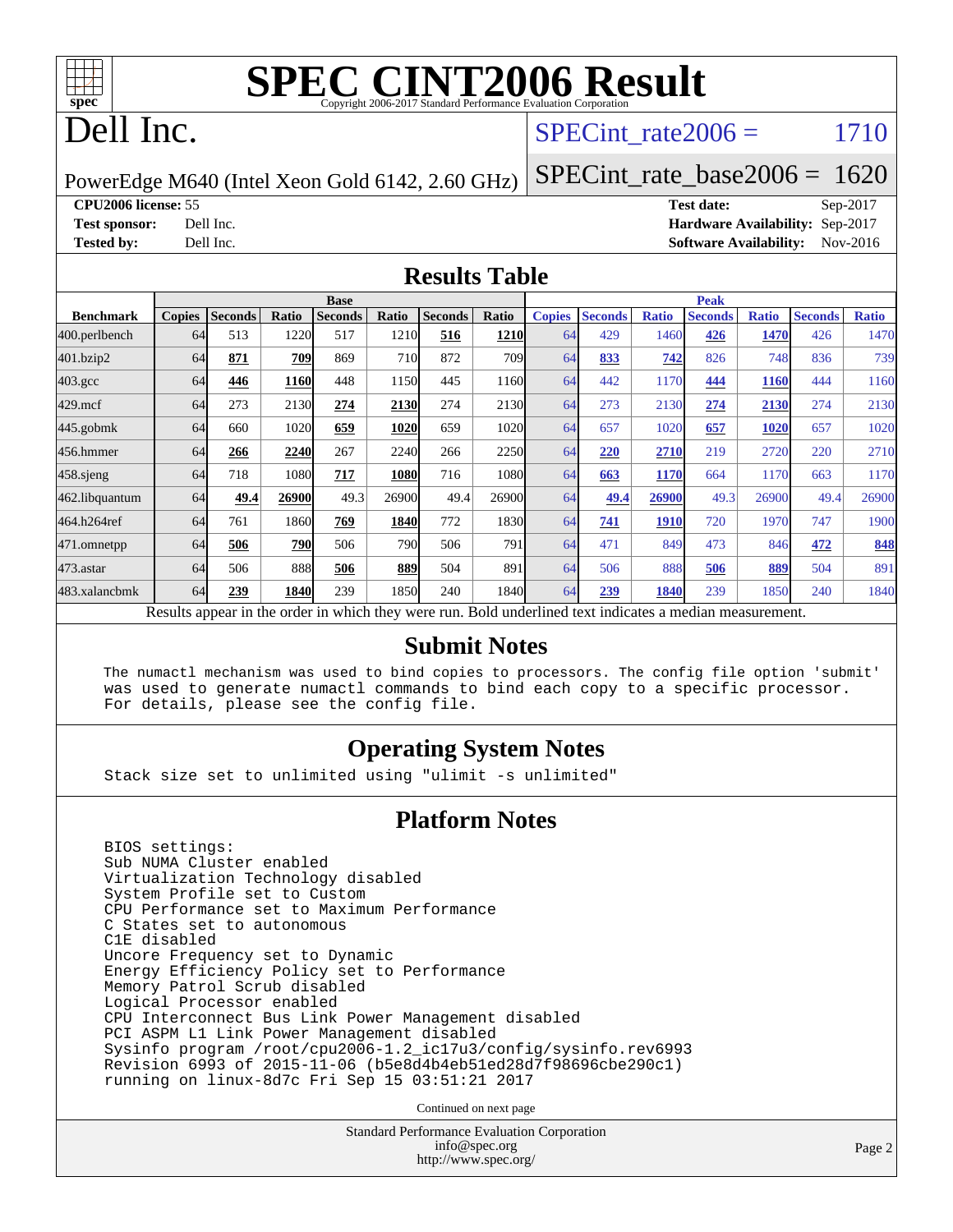

# Dell Inc.

 $SPECTnt_rate2006 = 1710$ 

PowerEdge M640 (Intel Xeon Gold 6142, 2.60 GHz) [SPECint\\_rate\\_base2006 =](http://www.spec.org/auto/cpu2006/Docs/result-fields.html#SPECintratebase2006) 1620

**[CPU2006 license:](http://www.spec.org/auto/cpu2006/Docs/result-fields.html#CPU2006license)** 55 **[Test date:](http://www.spec.org/auto/cpu2006/Docs/result-fields.html#Testdate)** Sep-2017 **[Test sponsor:](http://www.spec.org/auto/cpu2006/Docs/result-fields.html#Testsponsor)** Dell Inc. **[Hardware Availability:](http://www.spec.org/auto/cpu2006/Docs/result-fields.html#HardwareAvailability)** Sep-2017 **[Tested by:](http://www.spec.org/auto/cpu2006/Docs/result-fields.html#Testedby)** Dell Inc. **[Software Availability:](http://www.spec.org/auto/cpu2006/Docs/result-fields.html#SoftwareAvailability)** Nov-2016

### **[Platform Notes \(Continued\)](http://www.spec.org/auto/cpu2006/Docs/result-fields.html#PlatformNotes)**

| This section contains SUT (System Under Test) info as seen by<br>some common utilities. To remove or add to this section, see:<br>http://www.spec.org/cpu2006/Docs/config.html#sysinfo                                                                                                                                                                                                                                                                                                             |        |
|----------------------------------------------------------------------------------------------------------------------------------------------------------------------------------------------------------------------------------------------------------------------------------------------------------------------------------------------------------------------------------------------------------------------------------------------------------------------------------------------------|--------|
| From /proc/cpuinfo<br>model name : Intel(R) Xeon(R) Gold 6142 CPU @ 2.60GHz<br>2 "physical id"s (chips)<br>64 "processors"<br>cores, siblings (Caution: counting these is hw and system dependent. The<br>following excerpts from /proc/cpuinfo might not be reliable. Use with<br>caution.)<br>cpu cores $: 16$<br>siblings : 32<br>physical 0: cores 0 1 2 3 4 5 6 7 8 9 10 11 12 13 14 15<br>physical 1: cores 0 1 2 3 4 5 6 7 8 9 10 11 12 13 14 15<br>cache size $: 22528$ KB                 |        |
| From /proc/meminfo<br>MemTotal:<br>196681728 kB<br>HugePages_Total:<br>0<br>Hugepagesize: 2048 kB                                                                                                                                                                                                                                                                                                                                                                                                  |        |
| From /etc/*release* /etc/*version*<br>SuSE-release:<br>SUSE Linux Enterprise Server 12 (x86_64)<br>$VERSION = 12$<br>PATCHLEVEL = 3<br># This file is deprecated and will be removed in a future service pack or<br>release.<br># Please check /etc/os-release for details about this release.<br>os-release:<br>NAME="SLES"<br>VERSION="12-SP3"<br>VERSION_ID="12.3"<br>PRETTY_NAME="SUSE Linux Enterprise Server 12 SP3"<br>ID="sles"<br>ANSI COLOR="0;32"<br>CPE_NAME="cpe:/o:suse:sles:12:sp3" |        |
| uname $-a$ :<br>Linux linux-8d7c 4.4.70-2-default #1 SMP Wed Jun 7 15:12:06 UTC 2017<br>(4502c76) x86_64 x86_64 x86_64 GNU/Linux                                                                                                                                                                                                                                                                                                                                                                   |        |
| run-level 3 Sep 15 03:36                                                                                                                                                                                                                                                                                                                                                                                                                                                                           |        |
| SPEC is set to: /root/cpu2006-1.2_ic17u3<br>Size Used Avail Use% Mounted on<br>Filesystem<br>Type<br>/dev/sda3<br>btrfs<br>855G 7.0G 847G<br>$1\%$ /<br>Additional information from dmidecode:                                                                                                                                                                                                                                                                                                     |        |
| Warning: Use caution when you interpret this section. The 'dmidecode' program<br>reads system data which is "intended to allow hardware to be accurately<br>Continued on next page                                                                                                                                                                                                                                                                                                                 |        |
| <b>Standard Performance Evaluation Corporation</b><br>info@spec.org<br>http://www.spec.org/                                                                                                                                                                                                                                                                                                                                                                                                        | Page 3 |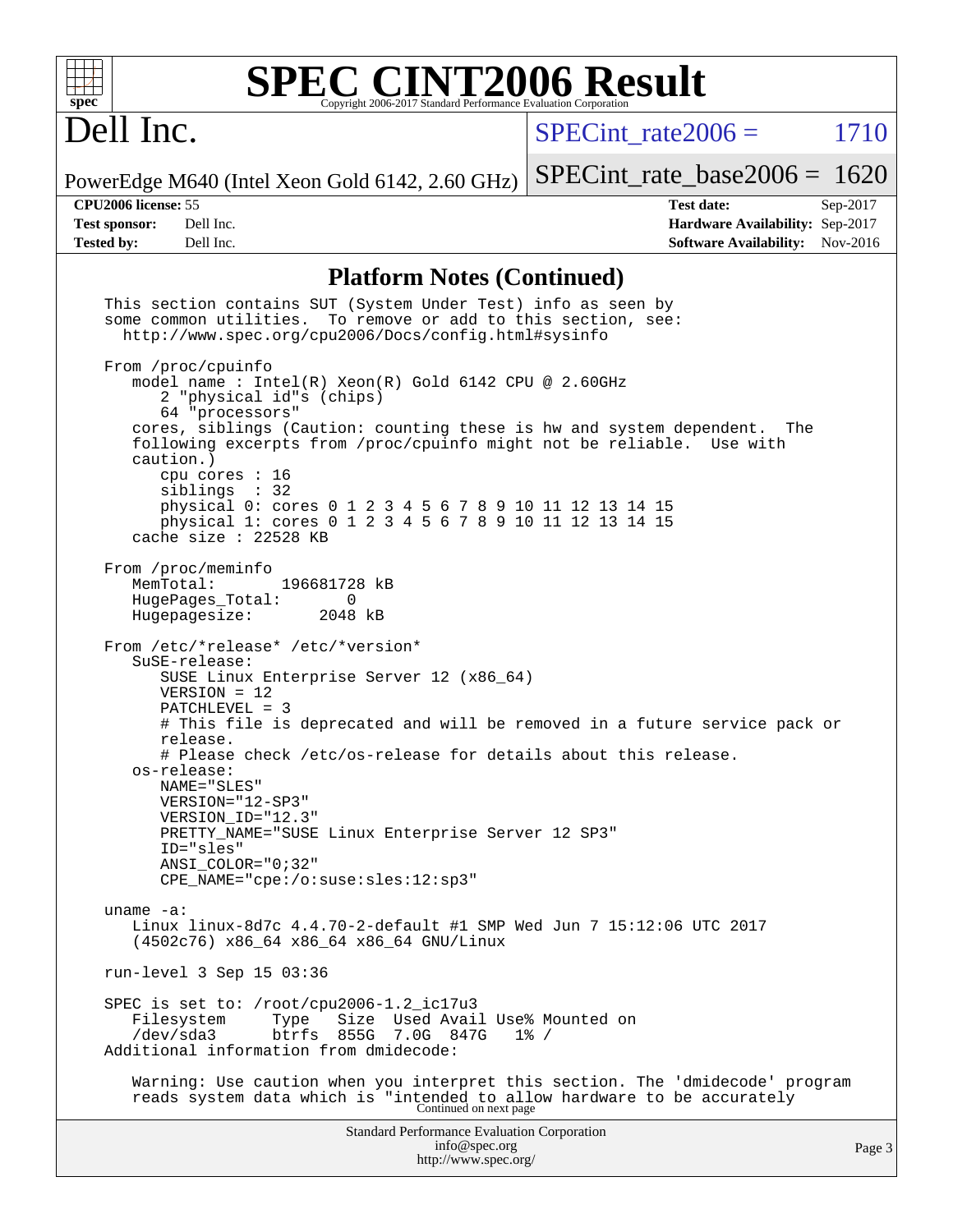

### **[SPEC CINT2006 Result](http://www.spec.org/auto/cpu2006/Docs/result-fields.html#SPECCINT2006Result)** Copyright 2006-2017 Standard Performance Evaluation

# Dell Inc.

SPECint rate $2006 = 1710$ 

PowerEdge M640 (Intel Xeon Gold 6142, 2.60 GHz) [SPECint\\_rate\\_base2006 =](http://www.spec.org/auto/cpu2006/Docs/result-fields.html#SPECintratebase2006) 1620

**[CPU2006 license:](http://www.spec.org/auto/cpu2006/Docs/result-fields.html#CPU2006license)** 55 **[Test date:](http://www.spec.org/auto/cpu2006/Docs/result-fields.html#Testdate)** Sep-2017 **[Test sponsor:](http://www.spec.org/auto/cpu2006/Docs/result-fields.html#Testsponsor)** Dell Inc. **[Hardware Availability:](http://www.spec.org/auto/cpu2006/Docs/result-fields.html#HardwareAvailability)** Sep-2017 **[Tested by:](http://www.spec.org/auto/cpu2006/Docs/result-fields.html#Testedby)** Dell Inc. **[Software Availability:](http://www.spec.org/auto/cpu2006/Docs/result-fields.html#SoftwareAvailability)** Nov-2016

### **[Platform Notes \(Continued\)](http://www.spec.org/auto/cpu2006/Docs/result-fields.html#PlatformNotes)**

 determined", but the intent may not be met, as there are frequent changes to hardware, firmware, and the "DMTF SMBIOS" standard.

 BIOS Dell Inc. 1.0.0 08/10/2017 Memory: 12x 00AD00B300AD HMA82GR7AFR8N-VK 16 GB 2 rank 2666 MHz 4x Not Specified Not Specified

(End of data from sysinfo program)

### **[General Notes](http://www.spec.org/auto/cpu2006/Docs/result-fields.html#GeneralNotes)**

Environment variables set by runspec before the start of the run: LD\_LIBRARY\_PATH = "/root/cpu2006-1.2\_ic17u3/lib/ia32:/root/cpu2006-1.2\_ic17u3/lib/intel64:/root/cpu2006-1.2\_ic17u3/sh10.2"

 Binaries compiled on a system with 1x Intel Core i7-4790 CPU + 32GB RAM memory using Redhat Enterprise Linux 7.2 Transparent Huge Pages enabled by default Filesystem page cache cleared with: shell invocation of 'sync; echo 3 > /proc/sys/vm/drop\_caches' prior to run runspec command invoked through numactl i.e.: numactl --interleave=all runspec <etc>

### **[Base Compiler Invocation](http://www.spec.org/auto/cpu2006/Docs/result-fields.html#BaseCompilerInvocation)**

#### [C benchmarks](http://www.spec.org/auto/cpu2006/Docs/result-fields.html#Cbenchmarks):

[icc -m32 -L/opt/intel/compilers\\_and\\_libraries\\_2017/linux/lib/ia32](http://www.spec.org/cpu2006/results/res2017q4/cpu2006-20170918-49892.flags.html#user_CCbase_intel_icc_c29f3ff5a7ed067b11e4ec10a03f03ae)

[C++ benchmarks:](http://www.spec.org/auto/cpu2006/Docs/result-fields.html#CXXbenchmarks)

[icpc -m32 -L/opt/intel/compilers\\_and\\_libraries\\_2017/linux/lib/ia32](http://www.spec.org/cpu2006/results/res2017q4/cpu2006-20170918-49892.flags.html#user_CXXbase_intel_icpc_8c35c7808b62dab9ae41a1aa06361b6b)

### **[Base Portability Flags](http://www.spec.org/auto/cpu2006/Docs/result-fields.html#BasePortabilityFlags)**

 400.perlbench: [-D\\_FILE\\_OFFSET\\_BITS=64](http://www.spec.org/cpu2006/results/res2017q4/cpu2006-20170918-49892.flags.html#user_basePORTABILITY400_perlbench_file_offset_bits_64_438cf9856305ebd76870a2c6dc2689ab) [-DSPEC\\_CPU\\_LINUX\\_IA32](http://www.spec.org/cpu2006/results/res2017q4/cpu2006-20170918-49892.flags.html#b400.perlbench_baseCPORTABILITY_DSPEC_CPU_LINUX_IA32) 401.bzip2: [-D\\_FILE\\_OFFSET\\_BITS=64](http://www.spec.org/cpu2006/results/res2017q4/cpu2006-20170918-49892.flags.html#user_basePORTABILITY401_bzip2_file_offset_bits_64_438cf9856305ebd76870a2c6dc2689ab) 403.gcc: [-D\\_FILE\\_OFFSET\\_BITS=64](http://www.spec.org/cpu2006/results/res2017q4/cpu2006-20170918-49892.flags.html#user_basePORTABILITY403_gcc_file_offset_bits_64_438cf9856305ebd76870a2c6dc2689ab) 429.mcf: [-D\\_FILE\\_OFFSET\\_BITS=64](http://www.spec.org/cpu2006/results/res2017q4/cpu2006-20170918-49892.flags.html#user_basePORTABILITY429_mcf_file_offset_bits_64_438cf9856305ebd76870a2c6dc2689ab) 445.gobmk: [-D\\_FILE\\_OFFSET\\_BITS=64](http://www.spec.org/cpu2006/results/res2017q4/cpu2006-20170918-49892.flags.html#user_basePORTABILITY445_gobmk_file_offset_bits_64_438cf9856305ebd76870a2c6dc2689ab) 456.hmmer: [-D\\_FILE\\_OFFSET\\_BITS=64](http://www.spec.org/cpu2006/results/res2017q4/cpu2006-20170918-49892.flags.html#user_basePORTABILITY456_hmmer_file_offset_bits_64_438cf9856305ebd76870a2c6dc2689ab) 458.sjeng: [-D\\_FILE\\_OFFSET\\_BITS=64](http://www.spec.org/cpu2006/results/res2017q4/cpu2006-20170918-49892.flags.html#user_basePORTABILITY458_sjeng_file_offset_bits_64_438cf9856305ebd76870a2c6dc2689ab) 462.libquantum: [-D\\_FILE\\_OFFSET\\_BITS=64](http://www.spec.org/cpu2006/results/res2017q4/cpu2006-20170918-49892.flags.html#user_basePORTABILITY462_libquantum_file_offset_bits_64_438cf9856305ebd76870a2c6dc2689ab) [-DSPEC\\_CPU\\_LINUX](http://www.spec.org/cpu2006/results/res2017q4/cpu2006-20170918-49892.flags.html#b462.libquantum_baseCPORTABILITY_DSPEC_CPU_LINUX) 464.h264ref: [-D\\_FILE\\_OFFSET\\_BITS=64](http://www.spec.org/cpu2006/results/res2017q4/cpu2006-20170918-49892.flags.html#user_basePORTABILITY464_h264ref_file_offset_bits_64_438cf9856305ebd76870a2c6dc2689ab) 471.omnetpp: [-D\\_FILE\\_OFFSET\\_BITS=64](http://www.spec.org/cpu2006/results/res2017q4/cpu2006-20170918-49892.flags.html#user_basePORTABILITY471_omnetpp_file_offset_bits_64_438cf9856305ebd76870a2c6dc2689ab) 473.astar: [-D\\_FILE\\_OFFSET\\_BITS=64](http://www.spec.org/cpu2006/results/res2017q4/cpu2006-20170918-49892.flags.html#user_basePORTABILITY473_astar_file_offset_bits_64_438cf9856305ebd76870a2c6dc2689ab) 483.xalancbmk: [-D\\_FILE\\_OFFSET\\_BITS=64](http://www.spec.org/cpu2006/results/res2017q4/cpu2006-20170918-49892.flags.html#user_basePORTABILITY483_xalancbmk_file_offset_bits_64_438cf9856305ebd76870a2c6dc2689ab) [-DSPEC\\_CPU\\_LINUX](http://www.spec.org/cpu2006/results/res2017q4/cpu2006-20170918-49892.flags.html#b483.xalancbmk_baseCXXPORTABILITY_DSPEC_CPU_LINUX)

> Standard Performance Evaluation Corporation [info@spec.org](mailto:info@spec.org) <http://www.spec.org/>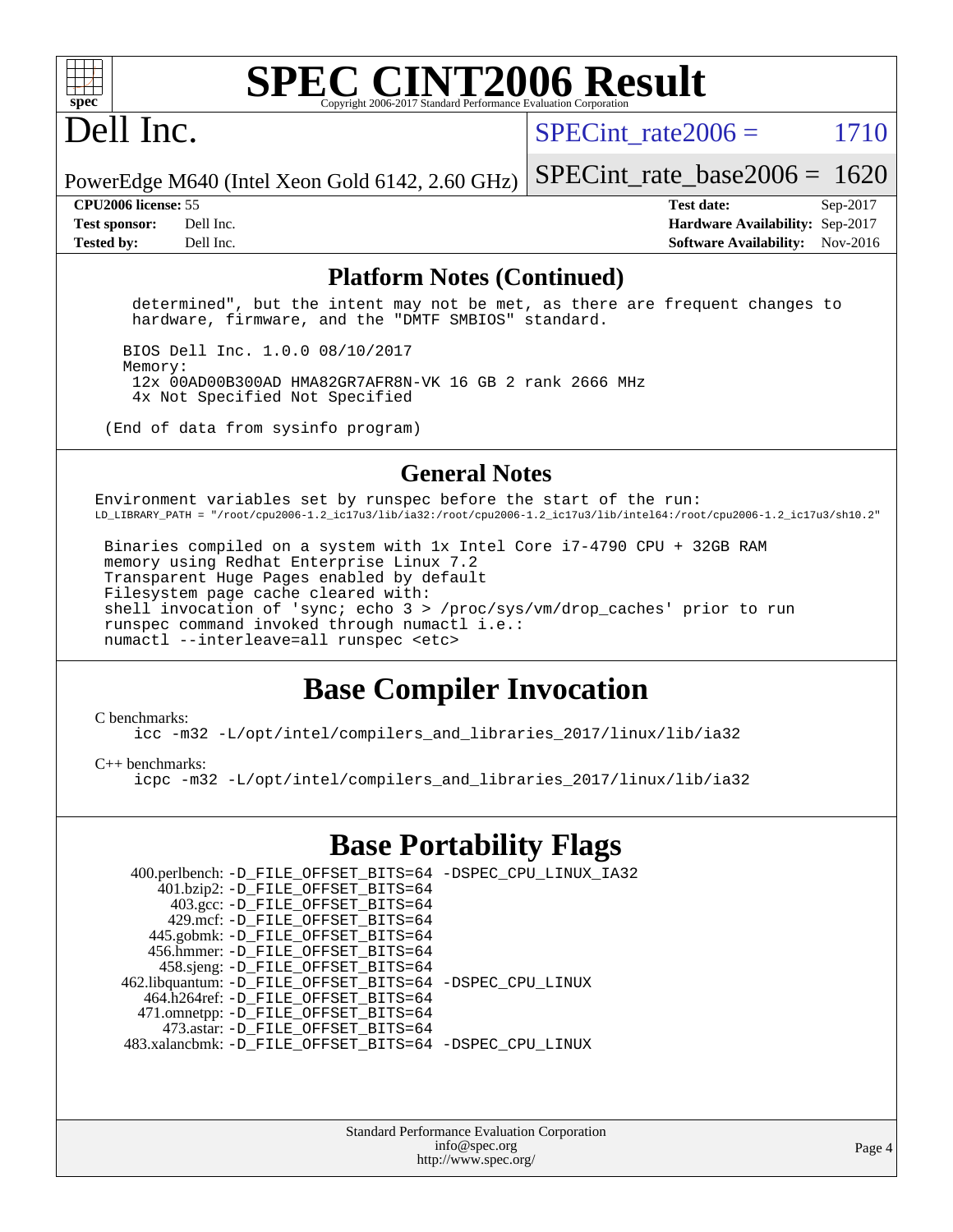

# Dell Inc.

SPECint rate $2006 = 1710$ 

PowerEdge M640 (Intel Xeon Gold 6142, 2.60 GHz)

**[Tested by:](http://www.spec.org/auto/cpu2006/Docs/result-fields.html#Testedby)** Dell Inc. **[Software Availability:](http://www.spec.org/auto/cpu2006/Docs/result-fields.html#SoftwareAvailability)** Nov-2016

[SPECint\\_rate\\_base2006 =](http://www.spec.org/auto/cpu2006/Docs/result-fields.html#SPECintratebase2006) 1620 **[CPU2006 license:](http://www.spec.org/auto/cpu2006/Docs/result-fields.html#CPU2006license)** 55 **[Test date:](http://www.spec.org/auto/cpu2006/Docs/result-fields.html#Testdate)** Sep-2017 **[Test sponsor:](http://www.spec.org/auto/cpu2006/Docs/result-fields.html#Testsponsor)** Dell Inc. **[Hardware Availability:](http://www.spec.org/auto/cpu2006/Docs/result-fields.html#HardwareAvailability)** Sep-2017

## **[Base Optimization Flags](http://www.spec.org/auto/cpu2006/Docs/result-fields.html#BaseOptimizationFlags)**

[C benchmarks](http://www.spec.org/auto/cpu2006/Docs/result-fields.html#Cbenchmarks):

[-xCORE-AVX512](http://www.spec.org/cpu2006/results/res2017q4/cpu2006-20170918-49892.flags.html#user_CCbase_f-xCORE-AVX512) [-ipo](http://www.spec.org/cpu2006/results/res2017q4/cpu2006-20170918-49892.flags.html#user_CCbase_f-ipo) [-O3](http://www.spec.org/cpu2006/results/res2017q4/cpu2006-20170918-49892.flags.html#user_CCbase_f-O3) [-no-prec-div](http://www.spec.org/cpu2006/results/res2017q4/cpu2006-20170918-49892.flags.html#user_CCbase_f-no-prec-div) [-qopt-prefetch](http://www.spec.org/cpu2006/results/res2017q4/cpu2006-20170918-49892.flags.html#user_CCbase_f-qopt-prefetch) [-qopt-mem-layout-trans=3](http://www.spec.org/cpu2006/results/res2017q4/cpu2006-20170918-49892.flags.html#user_CCbase_f-qopt-mem-layout-trans_170f5be61cd2cedc9b54468c59262d5d)

[C++ benchmarks:](http://www.spec.org/auto/cpu2006/Docs/result-fields.html#CXXbenchmarks)

[-xCORE-AVX512](http://www.spec.org/cpu2006/results/res2017q4/cpu2006-20170918-49892.flags.html#user_CXXbase_f-xCORE-AVX512) [-ipo](http://www.spec.org/cpu2006/results/res2017q4/cpu2006-20170918-49892.flags.html#user_CXXbase_f-ipo) [-O3](http://www.spec.org/cpu2006/results/res2017q4/cpu2006-20170918-49892.flags.html#user_CXXbase_f-O3) [-no-prec-div](http://www.spec.org/cpu2006/results/res2017q4/cpu2006-20170918-49892.flags.html#user_CXXbase_f-no-prec-div) [-qopt-prefetch](http://www.spec.org/cpu2006/results/res2017q4/cpu2006-20170918-49892.flags.html#user_CXXbase_f-qopt-prefetch) [-qopt-mem-layout-trans=3](http://www.spec.org/cpu2006/results/res2017q4/cpu2006-20170918-49892.flags.html#user_CXXbase_f-qopt-mem-layout-trans_170f5be61cd2cedc9b54468c59262d5d) [-Wl,-z,muldefs](http://www.spec.org/cpu2006/results/res2017q4/cpu2006-20170918-49892.flags.html#user_CXXbase_link_force_multiple1_74079c344b956b9658436fd1b6dd3a8a) [-L/sh10.2 -lsmartheap](http://www.spec.org/cpu2006/results/res2017q4/cpu2006-20170918-49892.flags.html#user_CXXbase_SmartHeap_b831f2d313e2fffa6dfe3f00ffc1f1c0)

### **[Base Other Flags](http://www.spec.org/auto/cpu2006/Docs/result-fields.html#BaseOtherFlags)**

[C benchmarks](http://www.spec.org/auto/cpu2006/Docs/result-fields.html#Cbenchmarks):

403.gcc: [-Dalloca=\\_alloca](http://www.spec.org/cpu2006/results/res2017q4/cpu2006-20170918-49892.flags.html#b403.gcc_baseEXTRA_CFLAGS_Dalloca_be3056838c12de2578596ca5467af7f3)

### **[Peak Compiler Invocation](http://www.spec.org/auto/cpu2006/Docs/result-fields.html#PeakCompilerInvocation)**

[C benchmarks \(except as noted below\)](http://www.spec.org/auto/cpu2006/Docs/result-fields.html#Cbenchmarksexceptasnotedbelow): [icc -m32 -L/opt/intel/compilers\\_and\\_libraries\\_2017/linux/lib/ia32](http://www.spec.org/cpu2006/results/res2017q4/cpu2006-20170918-49892.flags.html#user_CCpeak_intel_icc_c29f3ff5a7ed067b11e4ec10a03f03ae)

400.perlbench: [icc -m64](http://www.spec.org/cpu2006/results/res2017q4/cpu2006-20170918-49892.flags.html#user_peakCCLD400_perlbench_intel_icc_64bit_bda6cc9af1fdbb0edc3795bac97ada53)

401.bzip2: [icc -m64](http://www.spec.org/cpu2006/results/res2017q4/cpu2006-20170918-49892.flags.html#user_peakCCLD401_bzip2_intel_icc_64bit_bda6cc9af1fdbb0edc3795bac97ada53)

456.hmmer: [icc -m64](http://www.spec.org/cpu2006/results/res2017q4/cpu2006-20170918-49892.flags.html#user_peakCCLD456_hmmer_intel_icc_64bit_bda6cc9af1fdbb0edc3795bac97ada53)

458.sjeng: [icc -m64](http://www.spec.org/cpu2006/results/res2017q4/cpu2006-20170918-49892.flags.html#user_peakCCLD458_sjeng_intel_icc_64bit_bda6cc9af1fdbb0edc3795bac97ada53)

[C++ benchmarks:](http://www.spec.org/auto/cpu2006/Docs/result-fields.html#CXXbenchmarks)

[icpc -m32 -L/opt/intel/compilers\\_and\\_libraries\\_2017/linux/lib/ia32](http://www.spec.org/cpu2006/results/res2017q4/cpu2006-20170918-49892.flags.html#user_CXXpeak_intel_icpc_8c35c7808b62dab9ae41a1aa06361b6b)

### **[Peak Portability Flags](http://www.spec.org/auto/cpu2006/Docs/result-fields.html#PeakPortabilityFlags)**

 400.perlbench: [-DSPEC\\_CPU\\_LP64](http://www.spec.org/cpu2006/results/res2017q4/cpu2006-20170918-49892.flags.html#b400.perlbench_peakCPORTABILITY_DSPEC_CPU_LP64) [-DSPEC\\_CPU\\_LINUX\\_X64](http://www.spec.org/cpu2006/results/res2017q4/cpu2006-20170918-49892.flags.html#b400.perlbench_peakCPORTABILITY_DSPEC_CPU_LINUX_X64) 401.bzip2: [-DSPEC\\_CPU\\_LP64](http://www.spec.org/cpu2006/results/res2017q4/cpu2006-20170918-49892.flags.html#suite_peakCPORTABILITY401_bzip2_DSPEC_CPU_LP64) 403.gcc: [-D\\_FILE\\_OFFSET\\_BITS=64](http://www.spec.org/cpu2006/results/res2017q4/cpu2006-20170918-49892.flags.html#user_peakPORTABILITY403_gcc_file_offset_bits_64_438cf9856305ebd76870a2c6dc2689ab) 429.mcf: [-D\\_FILE\\_OFFSET\\_BITS=64](http://www.spec.org/cpu2006/results/res2017q4/cpu2006-20170918-49892.flags.html#user_peakPORTABILITY429_mcf_file_offset_bits_64_438cf9856305ebd76870a2c6dc2689ab) 445.gobmk: [-D\\_FILE\\_OFFSET\\_BITS=64](http://www.spec.org/cpu2006/results/res2017q4/cpu2006-20170918-49892.flags.html#user_peakPORTABILITY445_gobmk_file_offset_bits_64_438cf9856305ebd76870a2c6dc2689ab) 456.hmmer: [-DSPEC\\_CPU\\_LP64](http://www.spec.org/cpu2006/results/res2017q4/cpu2006-20170918-49892.flags.html#suite_peakCPORTABILITY456_hmmer_DSPEC_CPU_LP64) 458.sjeng: [-DSPEC\\_CPU\\_LP64](http://www.spec.org/cpu2006/results/res2017q4/cpu2006-20170918-49892.flags.html#suite_peakCPORTABILITY458_sjeng_DSPEC_CPU_LP64) 462.libquantum: [-D\\_FILE\\_OFFSET\\_BITS=64](http://www.spec.org/cpu2006/results/res2017q4/cpu2006-20170918-49892.flags.html#user_peakPORTABILITY462_libquantum_file_offset_bits_64_438cf9856305ebd76870a2c6dc2689ab) [-DSPEC\\_CPU\\_LINUX](http://www.spec.org/cpu2006/results/res2017q4/cpu2006-20170918-49892.flags.html#b462.libquantum_peakCPORTABILITY_DSPEC_CPU_LINUX) 464.h264ref: [-D\\_FILE\\_OFFSET\\_BITS=64](http://www.spec.org/cpu2006/results/res2017q4/cpu2006-20170918-49892.flags.html#user_peakPORTABILITY464_h264ref_file_offset_bits_64_438cf9856305ebd76870a2c6dc2689ab) 471.omnetpp: [-D\\_FILE\\_OFFSET\\_BITS=64](http://www.spec.org/cpu2006/results/res2017q4/cpu2006-20170918-49892.flags.html#user_peakPORTABILITY471_omnetpp_file_offset_bits_64_438cf9856305ebd76870a2c6dc2689ab) 473.astar: [-D\\_FILE\\_OFFSET\\_BITS=64](http://www.spec.org/cpu2006/results/res2017q4/cpu2006-20170918-49892.flags.html#user_peakPORTABILITY473_astar_file_offset_bits_64_438cf9856305ebd76870a2c6dc2689ab)

Continued on next page

Standard Performance Evaluation Corporation [info@spec.org](mailto:info@spec.org) <http://www.spec.org/>

Page 5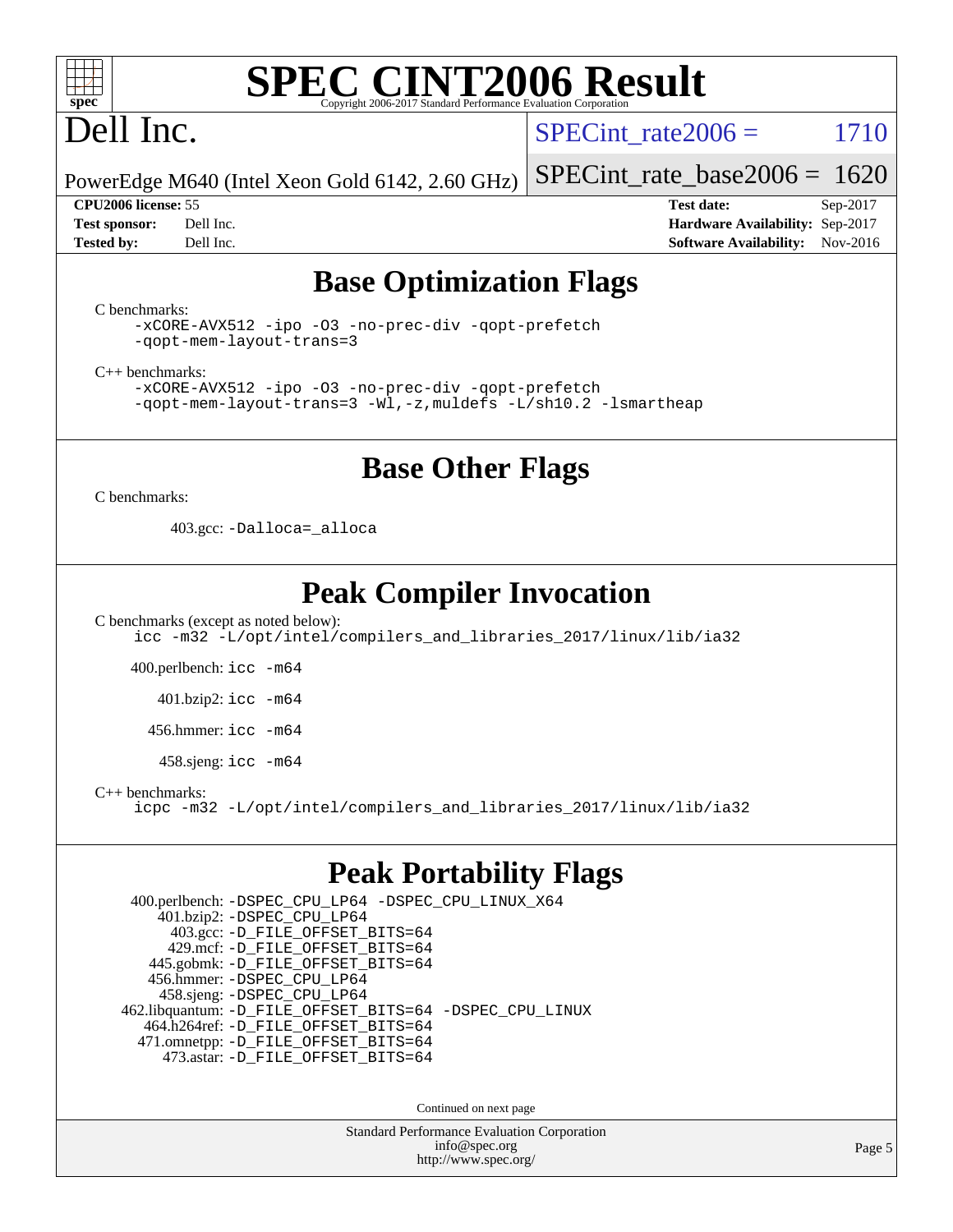

# Dell Inc.

 $SPECTnt_rate2006 = 1710$ 

PowerEdge M640 (Intel Xeon Gold 6142, 2.60 GHz)

[SPECint\\_rate\\_base2006 =](http://www.spec.org/auto/cpu2006/Docs/result-fields.html#SPECintratebase2006) 1620

**[CPU2006 license:](http://www.spec.org/auto/cpu2006/Docs/result-fields.html#CPU2006license)** 55 **[Test date:](http://www.spec.org/auto/cpu2006/Docs/result-fields.html#Testdate)** Sep-2017 **[Test sponsor:](http://www.spec.org/auto/cpu2006/Docs/result-fields.html#Testsponsor)** Dell Inc. **[Hardware Availability:](http://www.spec.org/auto/cpu2006/Docs/result-fields.html#HardwareAvailability)** Sep-2017 **[Tested by:](http://www.spec.org/auto/cpu2006/Docs/result-fields.html#Testedby)** Dell Inc. **[Software Availability:](http://www.spec.org/auto/cpu2006/Docs/result-fields.html#SoftwareAvailability)** Nov-2016

# **[Peak Portability Flags \(Continued\)](http://www.spec.org/auto/cpu2006/Docs/result-fields.html#PeakPortabilityFlags)**

483.xalancbmk: [-D\\_FILE\\_OFFSET\\_BITS=64](http://www.spec.org/cpu2006/results/res2017q4/cpu2006-20170918-49892.flags.html#user_peakPORTABILITY483_xalancbmk_file_offset_bits_64_438cf9856305ebd76870a2c6dc2689ab) [-DSPEC\\_CPU\\_LINUX](http://www.spec.org/cpu2006/results/res2017q4/cpu2006-20170918-49892.flags.html#b483.xalancbmk_peakCXXPORTABILITY_DSPEC_CPU_LINUX)

# **[Peak Optimization Flags](http://www.spec.org/auto/cpu2006/Docs/result-fields.html#PeakOptimizationFlags)**

| C benchmarks:                                                                                                                                                                                                                                                       |  |
|---------------------------------------------------------------------------------------------------------------------------------------------------------------------------------------------------------------------------------------------------------------------|--|
| 400.perlbench: -prof-gen(pass 1) -prof-use(pass 2) -xCORE-AVX512(pass 2)<br>$-par-num-threads=1(pass 1) -ipo(pass 2) -03(pass 2)$<br>-no-prec-div(pass 2) -auto-ilp32 -qopt-mem-layout-trans=3                                                                      |  |
| $401 \text{.}$ bzip2: -prof-gen(pass 1) -prof-use(pass 2) -xCORE-AVX512(pass 2)<br>$-par-num-threads=1(pass 1) -ipo(pass 2) -03(pass 2)$<br>-no-prec-div(pass 2) -qopt-prefetch -auto-ilp32<br>-gopt-mem-layout-trans=3                                             |  |
| 403.gcc: -xCORE-AVX512 -ipo -03 -no-prec-div<br>-qopt-mem-layout-trans=3                                                                                                                                                                                            |  |
| 429.mcf:basepeak = yes                                                                                                                                                                                                                                              |  |
| $445$ .gobmk: $-prof-gen(pass 1)$ $-prof-use(pass 2)$ $-xCORE-AVX512(pass 2)$<br>$-par-num-threads=1(pass 1) -ipo(pass 2) -03(pass 2)$<br>-no-prec-div(pass 2) -qopt-mem-layout-trans=3                                                                             |  |
| 456.hmmer: -xCORE-AVX512 -ipo -03 -no-prec-div -unroll2 -auto-ilp32<br>-qopt-mem-layout-trans=3                                                                                                                                                                     |  |
| $458 \text{.}$ sjeng: $-\text{prof-gen}(pass 1)$ $-\text{prof-use}(pass 2)$ $-\text{xCORE-AVX512}(pass 2)$<br>$-par-num-threads=1(pass 1) -ipo(pass 2) -03(pass 2)$<br>-no-prec-div(pass 2) -unroll4 -auto-ilp32<br>-qopt-mem-layout-trans=3                        |  |
| $462$ .libquantum: basepeak = yes                                                                                                                                                                                                                                   |  |
| 464.h264ref: -prof-gen(pass 1) -prof-use(pass 2) -xCORE-AVX512(pass 2)<br>$-par-num-threads=1(pass 1) -ipo(pass 2) -03(pass 2)$<br>-no-prec-div(pass 2) -unroll2 -qopt-mem-layout-trans=3                                                                           |  |
| $C_{++}$ benchmarks:                                                                                                                                                                                                                                                |  |
| 471.omnetpp: -prof-gen(pass 1) -prof-use(pass 2) -xCORE-AVX512(pass 2)<br>$-par-num-threads=1(pass 1) -ipo(pass 2) -03(pass 2)$<br>-no-prec-div(pass 2)<br>-qopt-ra-region-strategy=block<br>-qopt-mem-layout-trans=3 -Wl,-z, muldefs<br>$-L/\nsh10.2 - lsmartheap$ |  |
| Continued on next page                                                                                                                                                                                                                                              |  |
| Standard Performance Evaluation Corporation<br>info@spec.org<br>http://www.spec.org/                                                                                                                                                                                |  |